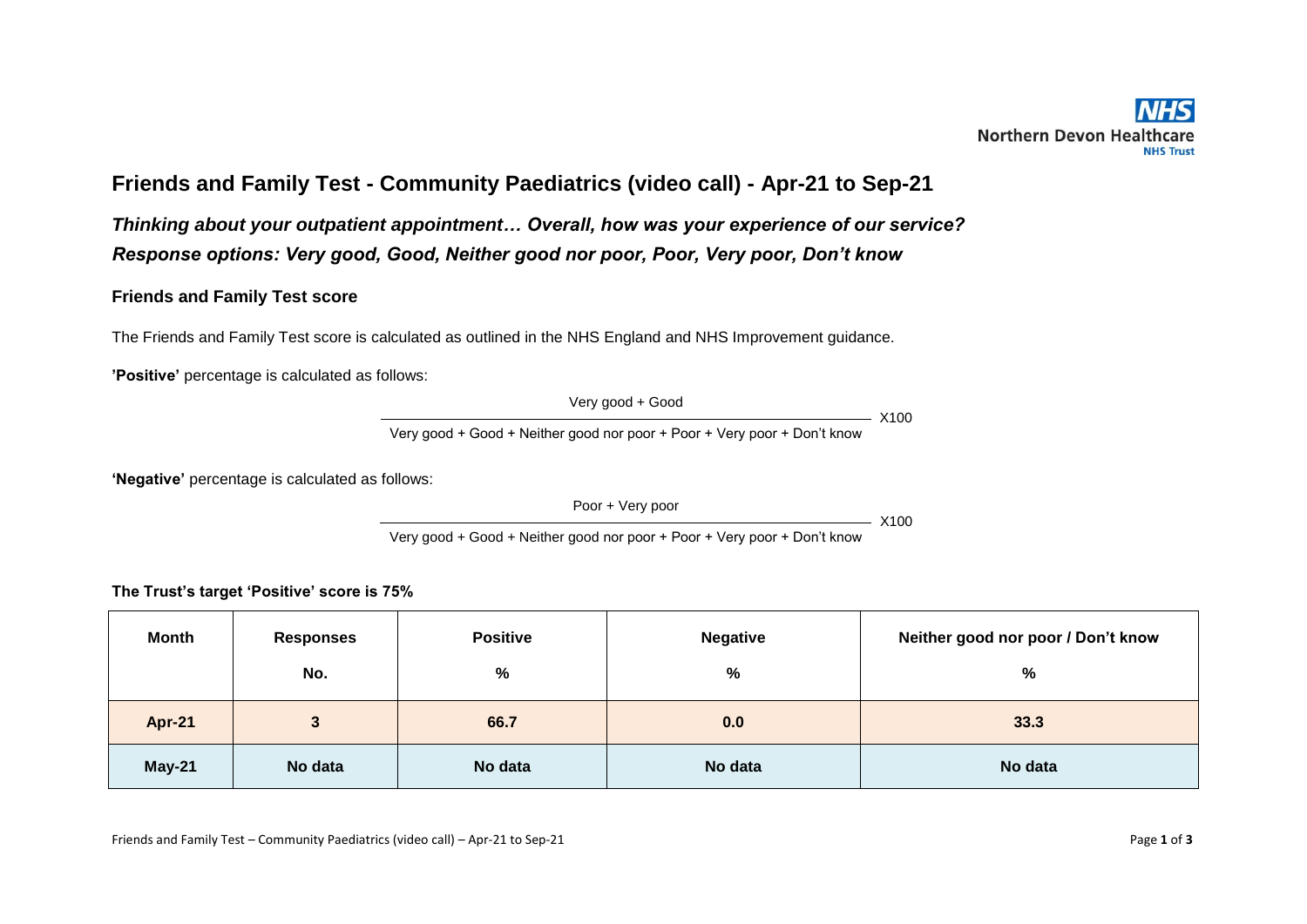| <b>Jun-21</b> | 100 | 0.0 | 0.0 |
|---------------|-----|-----|-----|
| <b>Jul-21</b> | 100 | 0.0 | 0.0 |
| <b>Aug-21</b> | 100 | 0.0 | 0.0 |
| <b>Sep-21</b> | 100 | 0.0 | 0.0 |

## **Qualitative feedback**

|                | Month     | <b>Feedback from</b>   | <b>Friends and</b><br><b>Family Test</b><br>response | Please can you tell us why you gave<br>your answer?                                                                                                                                                                                                                                                                                                            | Please tell us about anything that we<br>could have done better       | <b>Patient request</b><br>for anonymised<br>comments not to<br>be made public |
|----------------|-----------|------------------------|------------------------------------------------------|----------------------------------------------------------------------------------------------------------------------------------------------------------------------------------------------------------------------------------------------------------------------------------------------------------------------------------------------------------------|-----------------------------------------------------------------------|-------------------------------------------------------------------------------|
| $\mathbf{1}$   | Apr-21    | Relative of<br>patient | Very good                                            |                                                                                                                                                                                                                                                                                                                                                                |                                                                       |                                                                               |
| $\overline{2}$ | Apr- $21$ | Carer of patient       | Good                                                 |                                                                                                                                                                                                                                                                                                                                                                |                                                                       |                                                                               |
| $\overline{3}$ | $Apr-21$  | Carer of patient       | Neither good<br>nor poor                             | Difficulty accessing appointment via<br>video call. Took extra time to work<br>through problems. Time lag when<br>speaking, so ended up speaking over<br>each other. Daughter didn't engage in<br>assessment/appointment as ASC. Dr.<br>[name withheld] will arrange a face to<br>face to see daughter. Means waiting<br>even longer for assessment/diagnosis. | Allow face to face consultations for<br>people with additional needs. |                                                                               |
| $\mathbf{1}$   | $Jun-21$  | Carer of patient       | Very good                                            |                                                                                                                                                                                                                                                                                                                                                                |                                                                       | Do not publish                                                                |
| $\mathbf{1}$   | $Jul-21$  | Relative of<br>patient | Good                                                 |                                                                                                                                                                                                                                                                                                                                                                |                                                                       |                                                                               |
| $\mathbf{1}$   | Aug-21    | Relative of<br>patient | Very good                                            |                                                                                                                                                                                                                                                                                                                                                                |                                                                       |                                                                               |